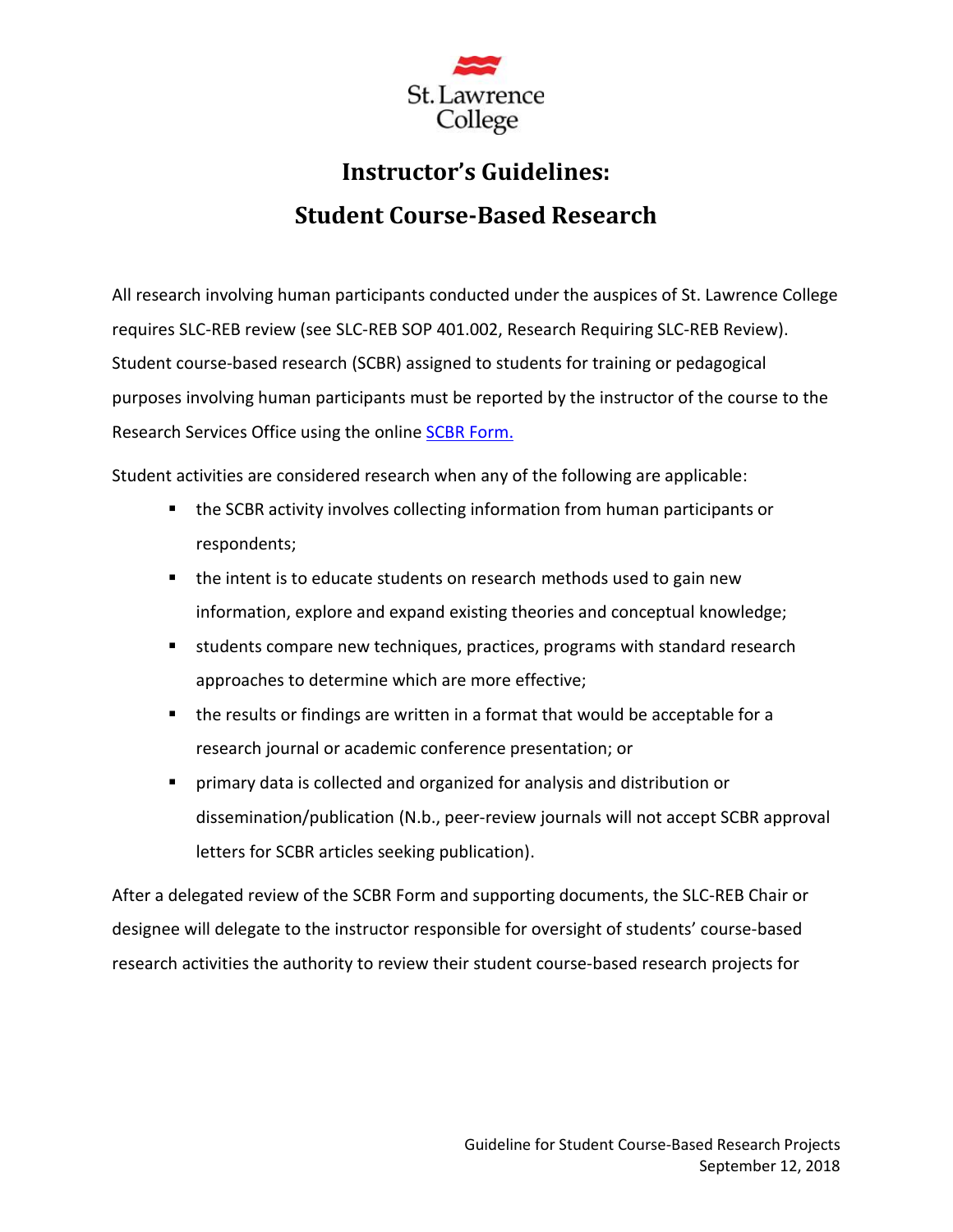research ethics compliance. SCBR projects are restricted to activities that do not present greater than "minimal risk"<sup>1</sup> to participants or respondents.

#### **Minimal Risk Research**

Minimal risk research activities are those activities that the anticipated risks for the participants are no greater than those ordinarily met in their daily life.

Examples of minimal-risk research include but are not limited to:

- Anonymous questionnaires or surveys;
- Interviews of people in a professional or public capacity who are asked to provide professional or public knowledge and not being asked to provide their personal opinion;
- Laboratory investigation using anonymous secondary data (e.g., identifiable information was never collected with the data and the risk of re-identification of participants is improbable);
- Naturalistic observational research that does not involve direct contact or any intervention with the participants and there is no expectation of privacy on the part of those being observed.

*\*Research involving anonymous data collection where there is no risk of identifying participants is one method to reduce risks to participants.*

## **Greater Than Minimal Risk**

SCBR that involves greater than minimal risk (i.e., activities that place participants at higher risk than those risks ordinarily met in their daily life) require SLC-REB review and approval. Students

 $1$  Research in which the probability and magnitude of possible harms implied by participation in the research is no greater than those encountered by participants in the aspects of their everyday life that relate to the research.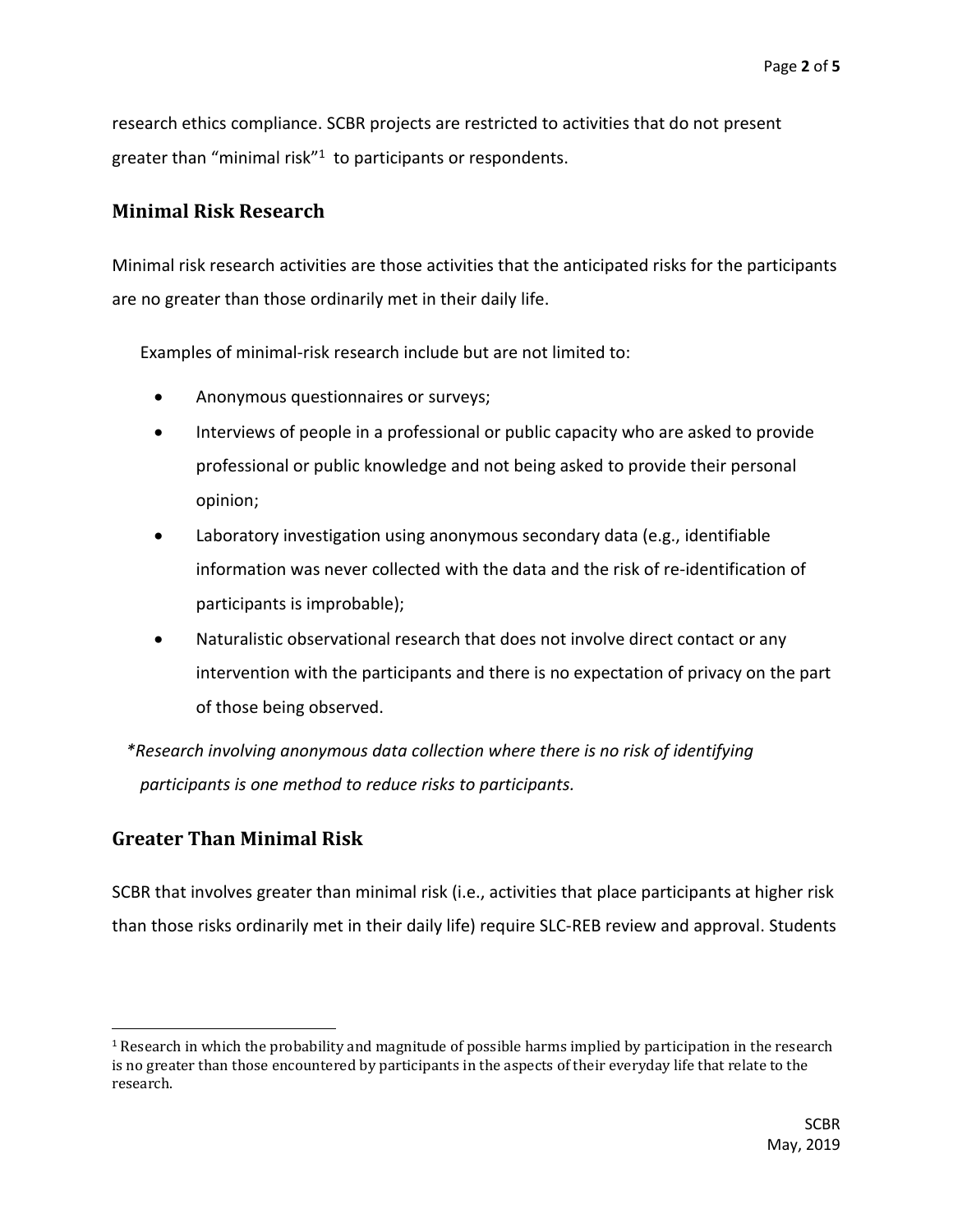will be required to submit the regular SLC-REB Application Form (Researchers) for their individual research projects.

Examples of research that is considered more than minimal risk includes, but is not limited to:

- Any research involving patients at the hospitals in Kingston or inmates at the penitentiaries.
- Research studies that involve children under the age of 18, people with a diminished ability to safeguard their own self-interest, people with limited decision-making capacity or people whose situation or circumstance may put them at risk of a power imbalance (e.g., children, people suffering from mental illness, dementia, intellectual impairments, individuals undergoing a health crisis, trauma or intense medical treatment; individuals in a custodial institution; individuals with social vulnerabilities such as the homeless or stigmatized persons or groups);
- Research that involves invasive procedures such as blood withdrawal;
- Research that involves such risks as:
	- Physical
	- Psychological
	- Emotional
	- Social, or
	- Economic harm;
- Research involving considerations of participants' privacy and confidentiality;
- Survey or questionnaire questions that could potentially result in emotional stress (e.g., questions related to personal experiences such as sexual or physical abuse, depression, anxiety, or suicide).

## **Instructor's Responsibilities**

Instructors that assign their students course-based research projects for pedagogical or training purposes are responsible for ensuring that: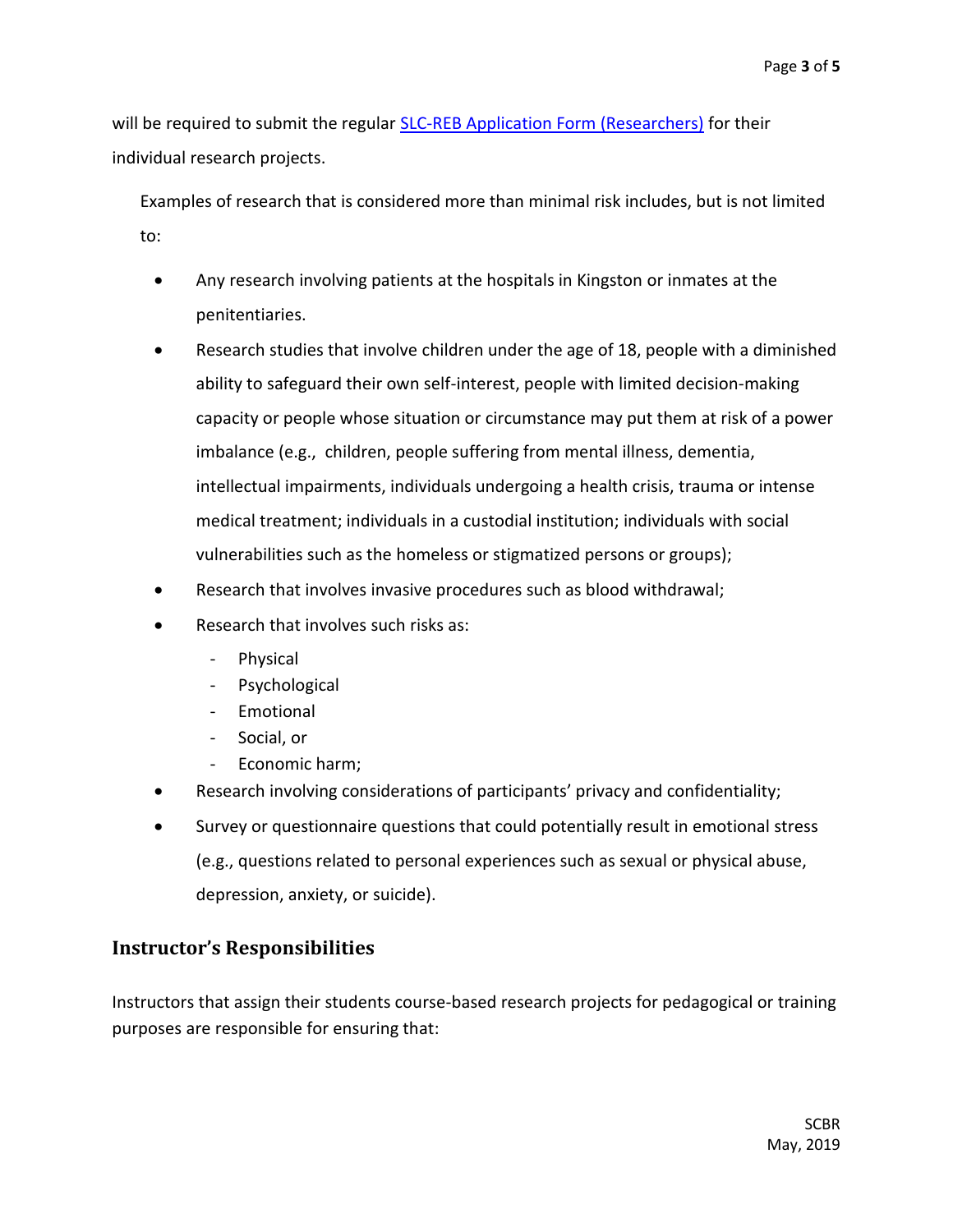- A SCBR Form is completed and supporting documents have been submitted to the Research Services Office for delegated review and approval by the SLC-REB Chair or designee;
- The instructor is in receipt of a Letter of Approval from the SLC-REB prior to the commencement of student course-based research projects involving human participants;
- All student recruitment material, Letter of Information and process for obtaining informed consent, and research tools meet the requirements for SCBR activities;
- Student course-based research projects pose no greater than minimal risk to participants;
- Students receive training in the ethical conduct of research involving humans before students are allowed to start their research projects (this may involve students taking either the TCPS2 online Course on Research Ethics (CORE) Tutorial or a class presentation on ethics from the Research Ethics Officer or from the instructor);
- Student course-based research will not involve:
	- $\circ$  children under the age of 18,
	- $\circ$  people with a diminished ability to safeguard their own self-interest,
	- o people with limited decision-making capacity, or
	- o people whose situation or circumstance may put them at risk of a power imbalance (e.g., children, people suffering from mental illness, dementia, intellectual impairments, individuals undergoing a health crisis, trauma or intense medical treatment; individuals in a custodial institution; individuals with social vulnerabilities such as the homeless or stigmatized persons or groups);
- Informed consent will be obtained;
- Data collection will be anonymous;
- Data will be confidential;
- The Instructor shall remind students to destroy their research data at the end of the course; and